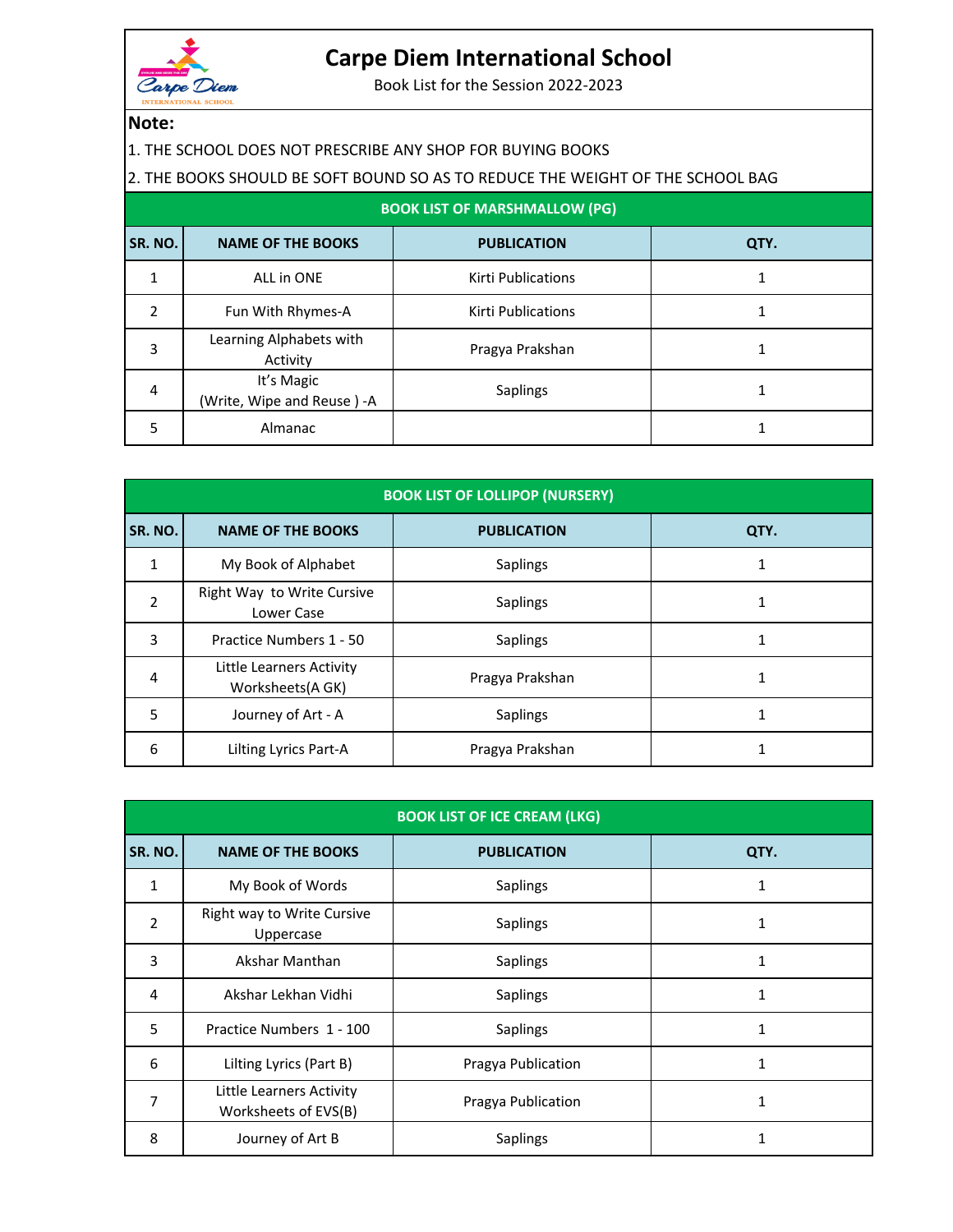| <b>BOOK LIST OF UKG (CHOCOLATTE)</b> |                                                 |                    |      |
|--------------------------------------|-------------------------------------------------|--------------------|------|
| SR. NO.                              | <b>NAME OF THE BOOKS</b>                        | <b>PUBLICATION</b> | QTY. |
| 1                                    | My Book of Phonics                              | <b>Saplings</b>    |      |
| $\overline{2}$                       | Learn to Write Words (cursive<br>letters)       | <b>Saplings</b>    |      |
| 3                                    | <b>Shabad Manthan</b>                           | <b>Saplings</b>    |      |
| 4                                    | Shabad Lekhan Vidhi                             | <b>Saplings</b>    |      |
| 5                                    | Learn Numbers Introductory<br>(with activities) | <b>Saplings</b>    |      |
| 6                                    | Leaning EVS                                     | Pragya Publication |      |
| 7                                    | Journey of Art - C                              | Saplings           |      |

| <b>BOOK LIST OF GRADE I</b> |                |                                |                                   |
|-----------------------------|----------------|--------------------------------|-----------------------------------|
| SR. NO.                     | <b>SUBJECT</b> | <b>NAME OF THE BOOKS</b>       | <b>PUBLICATION</b>                |
| 1                           |                | Communicate with Cambridge     | <b>Cambridge University Press</b> |
| $\overline{2}$              | English        | Story Fun 1                    | <b>Cambridge University Press</b> |
| 3                           | Math           | 'I Did It' Mathematics(Book 1) | <b>Cambridge University Press</b> |
| 4                           | Hindi          | Amoli Hindi Mala               | <b>Full Marks Publications</b>    |
| 5                           | Punjabi        | Shabad Roop                    | Pace Maker Publications           |
| 6                           |                | Akhar Roop                     | <b>Pace Maker Publications</b>    |
| 7                           | GK             | New Knowledge Quest            | <b>Fun Shiksha Publications</b>   |
| 8                           | Art & Craft    | <b>Junior Artist</b>           | <b>Full Marks Publications</b>    |

| <b>GRADE II</b> |                |                            |                                   |
|-----------------|----------------|----------------------------|-----------------------------------|
| SR. NO.         | <b>SUBJECT</b> | <b>NAME OF THE BOOKS</b>   | <b>PUBLICATION</b>                |
| 1               |                | Communicate with Cambridge | <b>Cambridge University Press</b> |
| $\overline{2}$  | English        | Story Fun 2                | <b>Cambridge University Press</b> |
| 3               | Math           | $'$ l Did It'              |                                   |
|                 |                | <b>Mathematics 2</b>       | <b>Cambridge University Press</b> |
| 4               | Hindi          | Amoli Hindi Mala 2         | <b>Full Marks Publications</b>    |
| 5               | Punjabi        | Nawi Nuhaar Prveshika      | <b>Pace Maker Publications</b>    |
| 6               | GK             | New Knowledge Quest 2      | <b>Fun Shiksha Publications</b>   |
| 7               | Art & Craft    | Art Express 2              | <b>Full Marks Publications</b>    |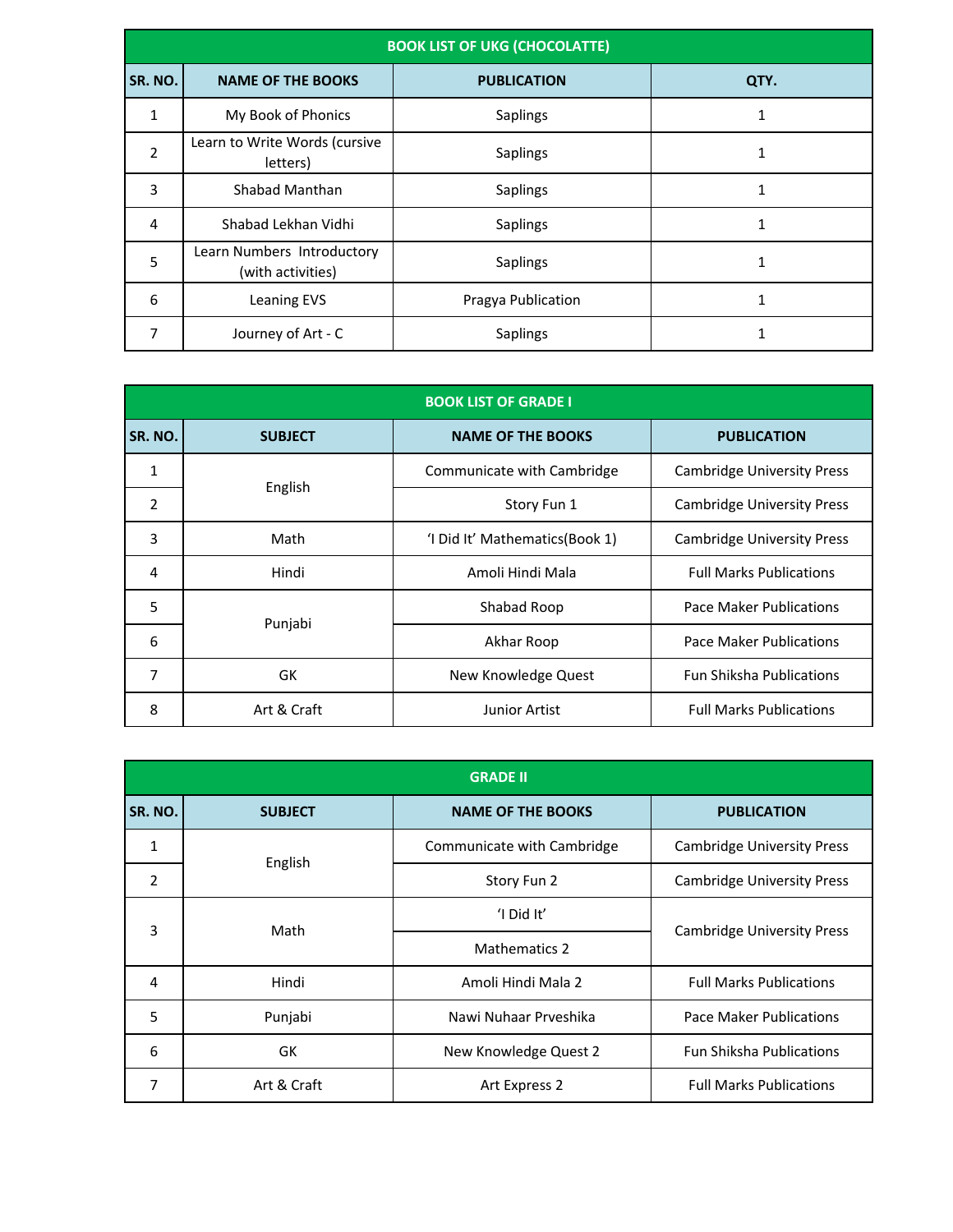| <b>GRADE-III</b> |                       |                                           |                                                       |
|------------------|-----------------------|-------------------------------------------|-------------------------------------------------------|
| SR. NO.          | <b>SUBJECT</b>        | <b>NAME OF THE BOOKS</b>                  | <b>PUBLICATION</b>                                    |
| 1                |                       | Communicate with Cambridge -3             | <b>Cambridge University Press</b>                     |
| $\overline{2}$   | English               | Cambridge School Grammar- 3               | <b>Cambridge University Press</b>                     |
| 3                | Communicative English | Story Fun Book - 3                        | <b>Cambridge University Press</b>                     |
| 4                | Math                  | ' I Did It ' - Mathematics - 3            | <b>Cambridge University Press</b>                     |
| 5                | Hindi                 | Amoli – Hindi Pathmala - 3                | <b>Full Marks Pyt Ltd</b>                             |
| 6                |                       | Amoli - Hindi Viyakaran - 3               | <b>Full Marks Pvt Ltd</b>                             |
| 7                | <b>EVS</b>            | The Blue Planet Book 3                    | Goyal Brothers Prakashan                              |
| 8                |                       | Navi Nuhaar-Path Pustak Book 3            | <b>Pacemaker Publication</b>                          |
| 9                | Punjabi               | Navi Nuhaar – Punjabi viyakaran Book<br>2 | <b>Pacemaker Publication</b>                          |
| 10               | <b>GK</b>             | New Knowledge Quest-3                     | Funshiksha                                            |
| 11               | Art & Craft           | Junior Artist - 3                         | Langers International<br><u>(Full Marks Pvt. Ltd)</u> |

| <b>GRADE-IV</b> |                       |                                           |                                                |
|-----------------|-----------------------|-------------------------------------------|------------------------------------------------|
| SR. NO.         | <b>SUBJECT</b>        | <b>NAME OF THE BOOKS</b>                  | <b>PUBLICATION</b>                             |
| 1               | English               | Communicate with Cambridge - 4            | <b>Cambridge University Press</b>              |
| 2               |                       | Cambridge School Grammar- 4               | <b>Cambridge University Press</b>              |
| 3               | Communicative English | Story Fun Book - 4                        | <b>Cambridge University Press</b>              |
| 4               | Math                  | ' I Did It ' - Mathematics - 4            | <b>Cambridge University Press</b>              |
| 5               | Hindi                 | Amoli - Hindi Pathmala - 4                | <b>Full Marks Pyt Ltd</b>                      |
| 6               |                       | Amoli - Hindi Viyakaran - 4               | <b>Full Marks Pyt Ltd</b>                      |
| $\overline{7}$  | <b>EVS</b>            | The Blue Planet Book 4                    | Goyal Brothers Prakashan                       |
| 8               |                       | Navi Nuhaar- Path Pustak Book 4           | Pacemaker Publication                          |
| 9               | Punjabi               | Navi Nuhaar - Punjabi viyakaran Book<br>4 | <b>Pacemaker Publication</b>                   |
| 10              | GK                    | New Knowledge Quest- 4                    | Funshiksha                                     |
| 11              | Computer              | IT Zest 4                                 | Edusoft Pyt.Ltd.                               |
| 12              | Art & Craft           | Junior Artist - 4                         | Langers International (Full Marks<br>Pvt. Ltd) |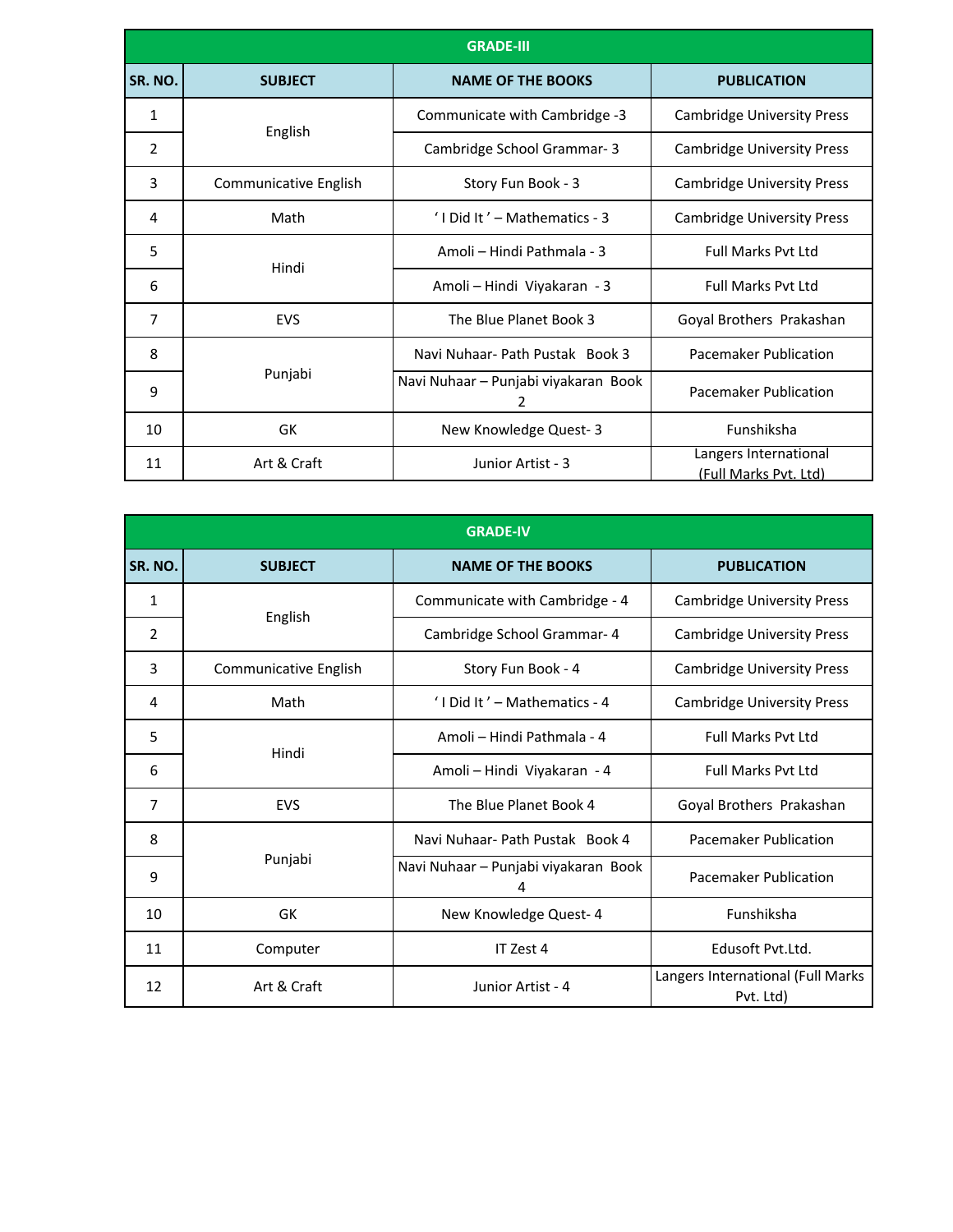| <b>GRADE V</b> |                       |                                           |                                                |
|----------------|-----------------------|-------------------------------------------|------------------------------------------------|
| SR. NO.        | <b>SUBJECT</b>        | <b>NAME OF THE BOOKS</b>                  | <b>PUBLICATION</b>                             |
| 1              |                       | Communicate with Cambridge - 5            | <b>Cambridge University Press</b>              |
| $\overline{2}$ | English               | Cambridge School Grammar- 5               | <b>Cambridge University Press</b>              |
| 3              | Communicative English | Story Fun Book - 5                        | <b>Cambridge University Press</b>              |
| 4              | Math                  | ' I Did It ' - Mathematics - 5            | <b>Cambridge University Press</b>              |
| 5              | Hindi                 | Amoli - Hindi Pathmala - 5                | <b>Full Marks Pyt Ltd</b>                      |
| 6              |                       | Amoli - Hindi Viyakaran - 5               | <b>Full Marks Pyt Ltd</b>                      |
| $\overline{7}$ | <b>EVS</b>            | The Blue Planet Book 5                    | Goyal Brothers Prakashan                       |
| 8              |                       | Navi Nuhaar- Path Pustak Book 5           | <b>Pacemaker Publication</b>                   |
| 9              | Punjabi               | Navi Nuhaar - Punjabi viyakaran Book<br>5 | Pacemaker Publication                          |
| 10             | GK                    | New Knowledge Quest-5                     | Funshiksha                                     |
| 11             | Computer              | IT Zest 5                                 | Edusoft Pvt.Ltd.                               |
| 12             | Art & Craft           | Junior Artist - 5                         | Langers International (Full Marks<br>Pvt. Ltd) |

| <b>GRADE-VI</b> |                       |                                           |                                   |
|-----------------|-----------------------|-------------------------------------------|-----------------------------------|
| SR. NO.         | <b>SUBJECT</b>        | <b>NAME OF THE BOOKS</b>                  | <b>PUBLICATION</b>                |
| 1               | English               | Communicate with Cambridge - 6            | <b>Cambridge University Press</b> |
| $\overline{2}$  |                       | <b>BBC Compacta English 6</b>             | Brajindra Book Company            |
| 3               | Communicative English | Story Fun Book - 6                        | <b>Cambridge University Press</b> |
| 4               | Novel                 | James & the Giant Peach                   | Roald Dahl                        |
| 5               | Math                  | ' I Did It' - Mathematics - 6             | <b>Cambridge University Press</b> |
| 6               |                       | Amoli - Hindi Pathmala - 6                | <b>Full Marks Pvt Ltd</b>         |
| 7               | Hindi                 | Amoli - Hindi Viyakaran - 6               | <b>Full Marks Pyt Ltd</b>         |
| 8               | Social Science        | Footprints 6                              | Macmillan                         |
| 9               | Science               | Living Science 6                          | Ratna Sagar                       |
| 10              |                       | Science Lab Manual                        | <b>Saplings World Publication</b> |
| 12              |                       | Navi Nuhaar-Path Pustak Book 6            | <b>Pacemaker Publication</b>      |
| 13              | Punjabi               | Navi Nuhaar - Punjabi viyakaran Book<br>6 | Pacemaker Publication             |
| 14              | GK                    | New Knowledge Quest-6                     | Funshiksha                        |
| 15              | Computer              | IT Zest 6                                 | Edusoft Pvt.Ltd.                  |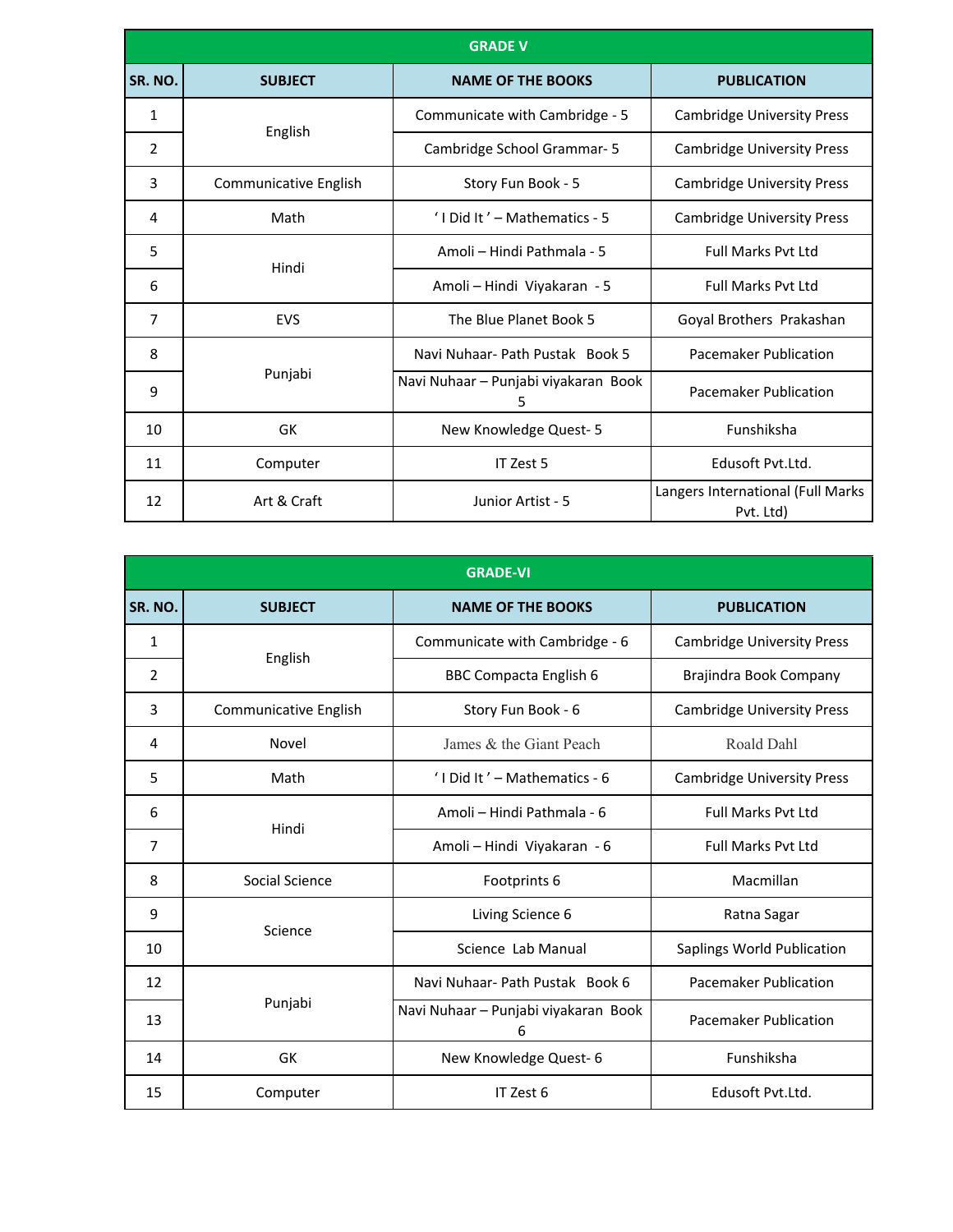| <b>GRADE-VII</b> |                |                                      |                                   |
|------------------|----------------|--------------------------------------|-----------------------------------|
| SR. NO.          | <b>SUBJECT</b> | <b>NAME OF THE BOOKS</b>             | <b>PUBLICATION</b>                |
| $\mathbf{1}$     | English        | Communicate with Cambridge - 7       | <b>Cambridge University Press</b> |
| $\overline{2}$   |                | <b>BBC Compacta English 7</b>        | Brajindra Book Company            |
| 3                | Novel          | Treasure Island                      | <b>Robert Louis</b>               |
| 4                | Math           | Mathematics text Book for class VII  | <b>NCERT</b>                      |
| 5                | Hindi          | Amoli - Hindi Pathmala - 6           | <b>Full Marks Pyt Ltd</b>         |
| 6                |                | Amoli - Hindi Viyakaran - 6          | <b>Full Marks Pyt Ltd</b>         |
| $\overline{7}$   |                | Our Pasts - II                       | <b>NCERT</b>                      |
| 8                | Social Science | Social and Political Life II         | <b>NCERT</b>                      |
| 9                |                | Social Science - Our Environment     | <b>NCERT</b>                      |
| 10               | Science        | Science Text Book for class VII      | <b>NCERT</b>                      |
| 12               |                | Science Lab Manual                   | Saplings World Publication        |
| 13               |                | Navi Nuhaar- Path Pustak Book 7      | Pacemaker Publication             |
| 14               | Punjabi        | Navi Nuhaar - Punjabi viyakaran Book | Pacemaker Publication             |
| 15               | Computer       | IT Zest 7                            | Edusoft Pvt.Ltd.                  |
| 16               | <b>GK</b>      | New Knowledge Quest- 7               | Funshiksha                        |

| <b>GRADE-VIII</b> |                |                                           |                                   |
|-------------------|----------------|-------------------------------------------|-----------------------------------|
| SR. NO.           | <b>SUBJECT</b> | <b>NAME OF THE BOOKS</b>                  | <b>PUBLICATION</b>                |
| $\mathbf{1}$      |                | Communicate with Cambridge - 8            | <b>Cambridge University Press</b> |
| 2                 | English        | <b>BBC Compacta English 8</b>             | Brajindra Book Company            |
| 3                 | Novel          | The riddle that never was                 | Enid Blyton                       |
| 4                 | Maths          | Mathematics text Book for class VIII      | <b>NCERT</b>                      |
| 5                 | Hindi          | Amoli - Hindi Pathmala - 8                | <b>Full Marks Pyt Ltd</b>         |
| 6                 |                | Amoli - Hindi Viyakaran - 8               | <b>Full Marks Pyt Ltd</b>         |
| $\overline{7}$    |                | Our Pasts - III (Part I & II)             | <b>NCERT</b>                      |
| 8                 | Social Science | Social and Political Life III             | <b>NCERT</b>                      |
| 9                 |                | Geography - Resource & Development        | <b>NCERT</b>                      |
| 10                | Science        | Science Text Book for class VIII          | <b>NCERT</b>                      |
| 12                |                | Science Lab Manual                        | Saplings World Publication        |
| 13                |                | Navi Nuhaar- Path Pustak Book 8           | <b>Pacemaker Publication</b>      |
| 14                | Punjabi        | Navi Nuhaar - Punjabi viyakaran Book<br>8 | Pacemaker Publication             |
| 15                | Computer       | IT Zest 8                                 | Edusoft Pvt.Ltd.                  |
| 16                | GK             | New Knowledge Quest-8                     | Funshiksha                        |